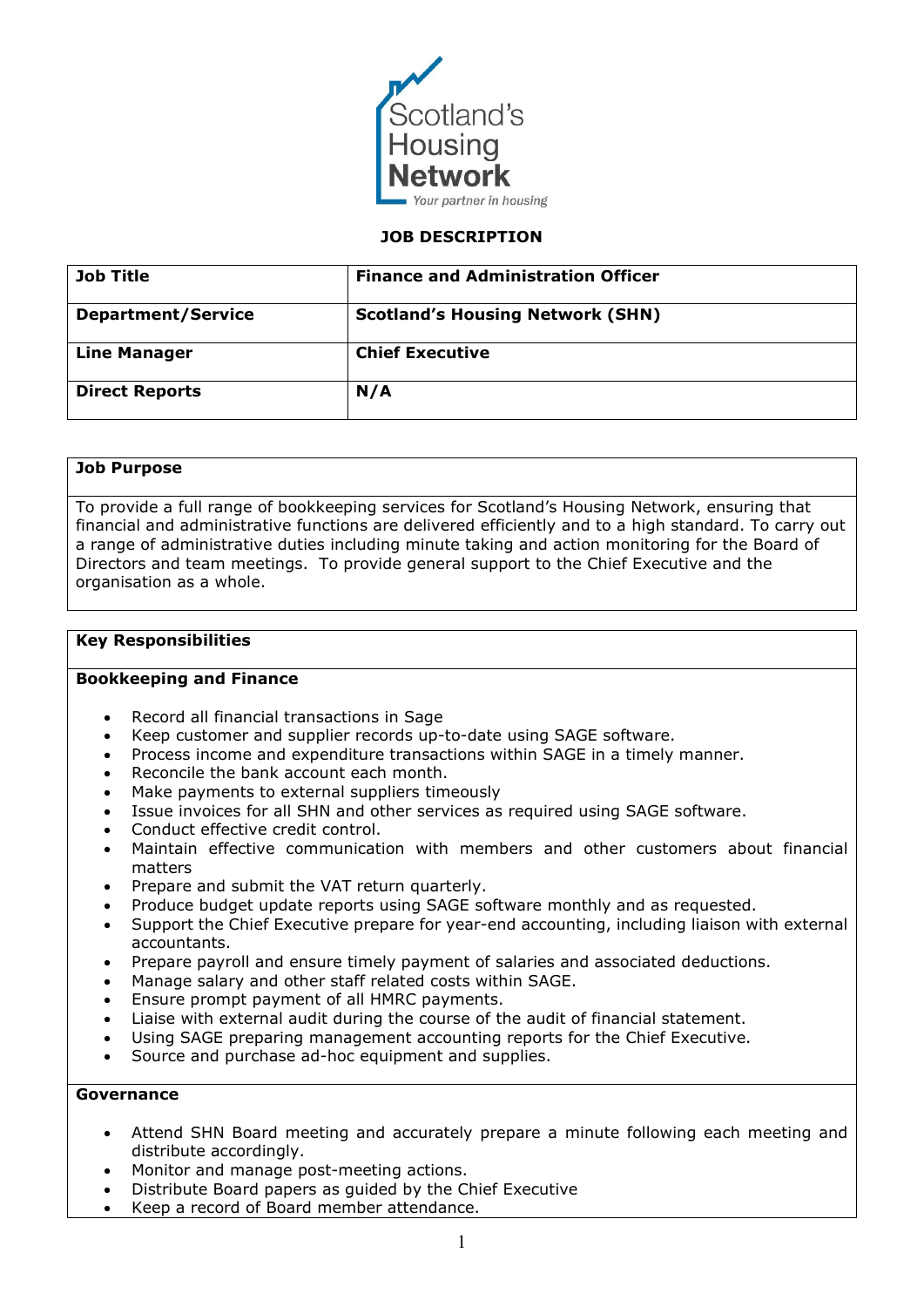- Support the Chief Executive to ensure that company records are up-to-date and accurate.
- Support the Chief Executive to organise the AGM and associated Annual Gathering, including venue and catering organisation and guest speaker arrangements.

# **Team Meetings**

- Organise suitable dates and venue booking.
- Accurately prepare the minute and related action monitoring following each meeting.
- Where required, organise travel bookings for staff members.
- •

## **Human Resources and Business Data Handling**

- Update and validate pension deductions using online portal.
- Maintain accurate records of annual leave, sick leave and travel expenses claimed.
- Maintain accurate membership records and data.
- Produce membership and business management reports, as required by the Chief Executive.

# **General Duties**

- To actively work in a member-first approach.
- To act as an ambassador for SHN and take opportunities to always promote SHN in a positive way.
- To assist the Chief Executive in providing support to the Network and its member organisations

### **Person Specification**

|                                      | <b>Essential</b> | <b>Desirable</b> |
|--------------------------------------|------------------|------------------|
| <b>Formal Qualifications</b>         |                  |                  |
| Bookkeeping or entry level           |                  | $\boxtimes$      |
| accounting qualification.            |                  |                  |
| <b>Skills and Knowledge</b>          |                  |                  |
| Demonstrable experience in           | $\boxtimes$      |                  |
| using SAGE (or equivalent            |                  |                  |
| accounting software)                 |                  |                  |
| Proficient user of MS Office         | $\boxtimes$      |                  |
| products.                            |                  |                  |
| Excellent communication skills       | $\boxtimes$      |                  |
| including verbal and written skills. |                  |                  |
| Excellent organisation skills and    | $\boxtimes$      |                  |
| be self-motivated, especially        |                  |                  |
| when working from home.              |                  |                  |
| Knowledge of the Scottish Charity    |                  | $\boxtimes$      |
| regulations                          |                  |                  |
| Excellent time-management skills     | $\boxtimes$      |                  |
| <b>Experience Required</b>           |                  |                  |
| Demonstrable experience in           | $\boxtimes$      |                  |
| providing bookkeeping                |                  |                  |
| services, including invoicing        |                  |                  |
| and maintaining financial            |                  |                  |
| records using SAGE or other          |                  |                  |
| accounting software.                 |                  |                  |
| Experience of handling               | $\boxtimes$      |                  |
| confidential data.                   |                  |                  |
| Experience of producing high         |                  | $\boxtimes$      |
| quality minutes of meetings.         |                  |                  |
| Experience in analysing              |                  | $\boxtimes$      |
| qualitative and quantitative data    |                  |                  |
| to produce management reports.       |                  |                  |